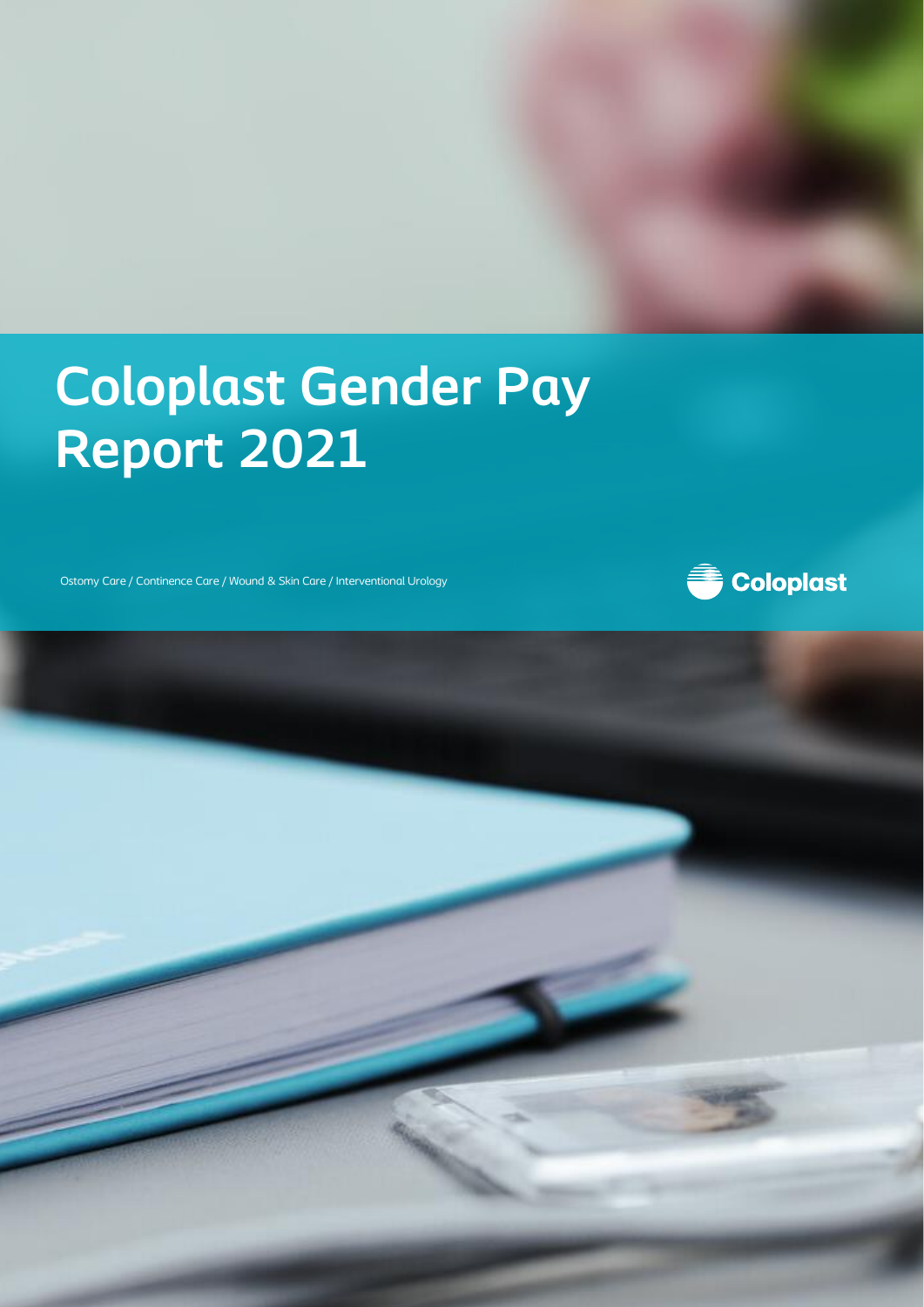## **Coloplast Gender Pay Report 2021**

Since April 2017, under UK Government legislation, private sector organisations with 250 or more employees have reported on their Gender Pay Gap to comply with The Equality Act 2010 (Gender Pay Gap Information) Regulations 2017.

The legislation requires organisations to report on the **Gender Pay Gap**, which relates to the *differences* in *average earnings* of all men and women in a workforce, regardless of their role in the organisation, or seniority. This is a different way of measuring earnings to **Equal Pay**, which addresses the difference in pay for males and females within the same job.

We consider that we are a Great Place to Work, and we consistently work hard to ensure that all of our policies and processes support this ethos. We maintain the use of an international job evaluation scheme which is used throughout the global organisation, and regularly benchmark ourselves against the market to ensure that we continue to pay fairly and consistently for all roles.

Our workforce breakdown has remained broadly constant over each of the reports, and for the period covered by this report the gender breakdown remains the same as for the 2020 report, with 73% females and 27% males.



### **What could cause a Gender Pay Gap?**

A gender pay gap can exist where there are more of one gender employed in more senior job roles compared to another gender. An organisation can still pay people fairly and equally when comparing the actual pay for the same job. If the split of males and females is disproportionate at different levels of the organisation a gender pay gap will be shown. This in effect is what continues to be seen at Coloplast for the period covered by this report.

In the previous Gender Pay Report, we detailed an ambitious growth target in some of our Customer facing teams, which led to a significant increase in recruitment over the period covered, attracting higher numbers of females into the business. We entered the COVID pandemic in March 2020, and as was the case with many other organisations, recruitment slowed significantly or stopped altogether, at least for the first half of the year, and the focus moved to keeping exisiting employees safe, and continuing to serve our customers in new ways. We also saw resignations fall to negligible numbers, so the workforce remained very stable, and as we moved into the latter part of the year covered by this reporting period, recruitment started again, albeit at a much slower level. This goes some way to providing an explanation for the split of employees remaining fairly static.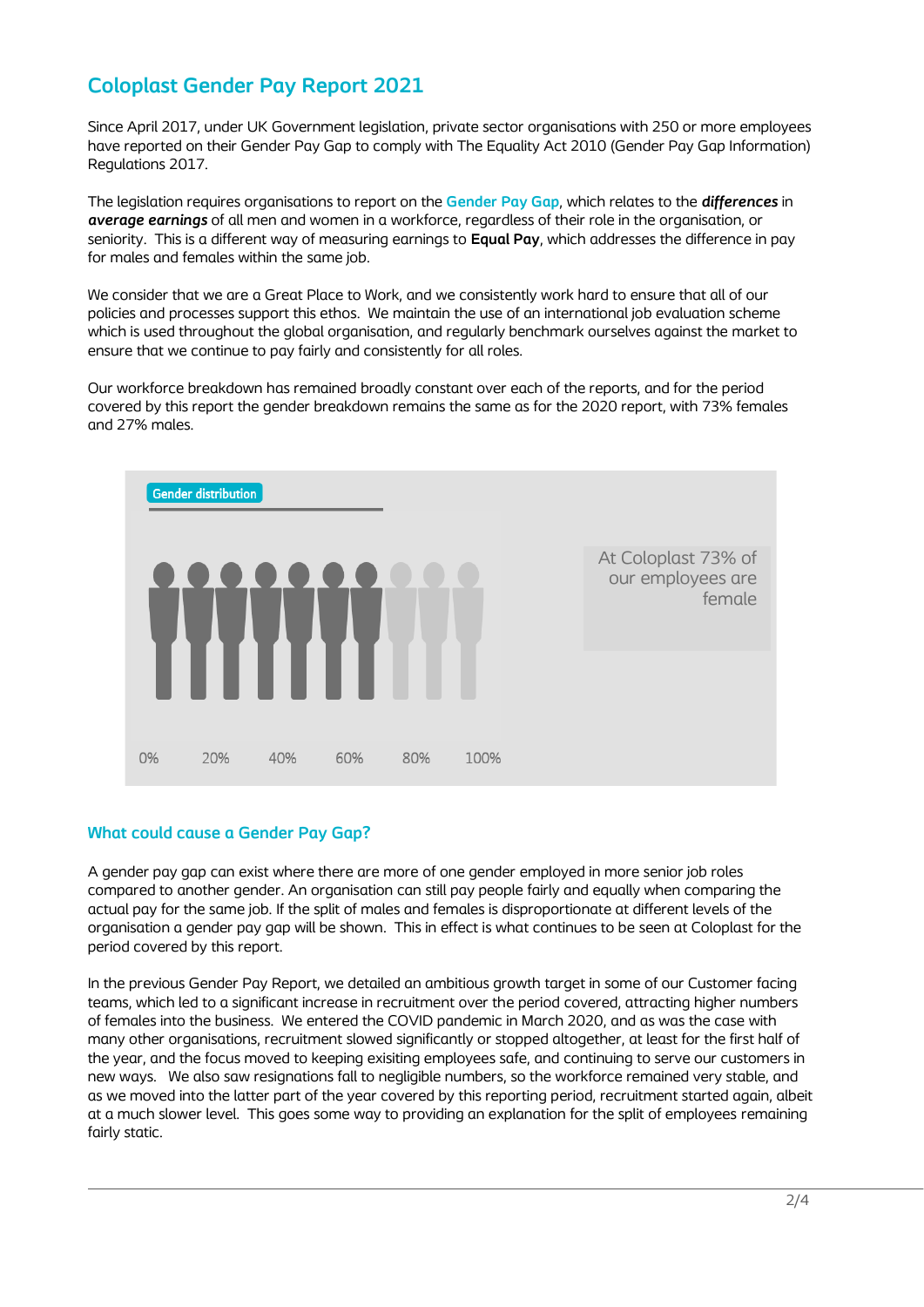## **Statutory Metrics**

| <b>Gender Pay Gap</b>                                                                        |                                                                                          |                                  |                                           |               |  |
|----------------------------------------------------------------------------------------------|------------------------------------------------------------------------------------------|----------------------------------|-------------------------------------------|---------------|--|
| Mean and Median (average) gender pay gap using hourly pay                                    |                                                                                          |                                  | <b>Mean</b>                               | <b>Median</b> |  |
|                                                                                              | The mean (average) gender pay gap illustrates the difference in the average rates of pay |                                  |                                           |               |  |
| that males and females receive, based on the snapshot date of 5 April 2021. To calculate     |                                                                                          |                                  | 17.53%                                    | 20.60%        |  |
| this figure, the hourly rates of pay for each group are divided by the total number of males |                                                                                          |                                  |                                           |               |  |
| and females.                                                                                 |                                                                                          |                                  |                                           |               |  |
| The median (average) gender pay gap is shown by ranking the hourly rates of both males       |                                                                                          |                                  |                                           |               |  |
| and females, and comparing the mid-point for each group, based on the same snapshot          |                                                                                          |                                  |                                           |               |  |
| date of 5 April 2021.                                                                        |                                                                                          |                                  |                                           |               |  |
|                                                                                              |                                                                                          | <b>Gender Bonus Pay Gap</b>      |                                           |               |  |
| Mean and Median gender bonus pay gap                                                         |                                                                                          |                                  | <b>Mean</b>                               | <b>Median</b> |  |
| The gender bonus gap calculation is based on the bonuses paid to male and female             |                                                                                          |                                  |                                           |               |  |
|                                                                                              | employees in the 12 month period up to 5 April 2021.                                     |                                  | 9.77%                                     | 30.83%        |  |
| The mean gender bonus pay gap % is based on the difference in average bonus pay              |                                                                                          |                                  |                                           |               |  |
| received by males and females.                                                               |                                                                                          |                                  |                                           |               |  |
| The median gender bonus pay gap % is based on the difference in the mid-point of bonus       |                                                                                          |                                  |                                           |               |  |
| pay received by males and females                                                            |                                                                                          |                                  |                                           |               |  |
| = Gender Pay Gap has decreased                                                               | = Gender Pay Gap has increased                                                           |                                  |                                           |               |  |
|                                                                                              | <b>Proportion of males and females receiving bonus pay</b>                               |                                  |                                           |               |  |
|                                                                                              | 92.45%                                                                                   |                                  | 92.08%                                    |               |  |
|                                                                                              | Male and female employees by pay quarter                                                 |                                  |                                           |               |  |
| <b>Upper Hrly Pay Qtr</b>                                                                    |                                                                                          |                                  |                                           |               |  |
|                                                                                              |                                                                                          | <b>Upper Middle Hrly Pay Qtr</b> |                                           |               |  |
|                                                                                              |                                                                                          |                                  |                                           |               |  |
| $Male$ Female                                                                                |                                                                                          |                                  | $\blacksquare$ Male $\blacksquare$ Female |               |  |
| <b>Males</b>                                                                                 | 34.48%                                                                                   | <b>Males</b>                     | 28.08%                                    |               |  |
| Females                                                                                      | 65.52%                                                                                   | Females                          | 71.92%                                    |               |  |
| Lower Middle Hrly Pay Qtr                                                                    |                                                                                          |                                  | Lower Hrly Pay Qtr                        |               |  |
|                                                                                              | $\blacksquare$ Male $\blacksquare$ Female                                                |                                  | ■ Male • Female                           |               |  |
|                                                                                              |                                                                                          |                                  |                                           |               |  |
| <b>Males</b><br>Females                                                                      | 21.92%<br>78.08%                                                                         | <b>Males</b><br>Females          | 22.60%<br>77.40%                          |               |  |
|                                                                                              |                                                                                          |                                  |                                           |               |  |